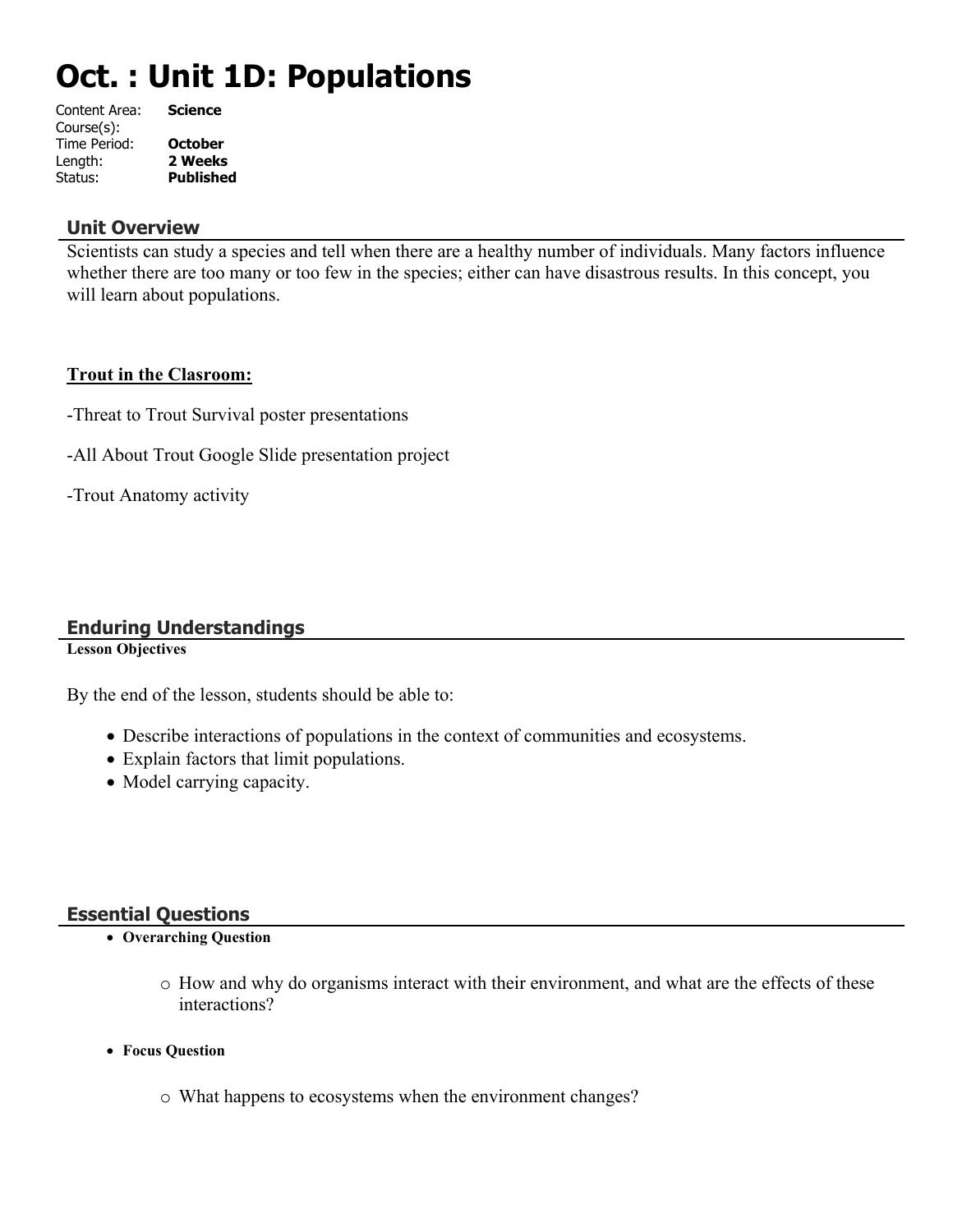### **Lesson Questions**

- o How do populations interact within communities and ecosystems?
- o How do various factors in a habitat limit population size?
- **Can You Explain?**
	- o How can the environment affect population sizes?

### **Instructional Strategies & Learning Activities Discovery Techbook Lessons:**

### **[The Five Es](https://app.discoveryeducation.com/learn/techbook/units/2d17fe2c-67ce-4ea9-b1d2-b5c4b4106ba8/concepts/968fc1d0-9b4a-4526-800c-8227164e90d0/lesson/sections/02d0ee2a-6506-4513-bd0b-e3e1b942b357)**

• [The Five E Instructional Model](https://app.discoveryeducation.com/learn/techbook/units/2d17fe2c-67ce-4ea9-b1d2-b5c4b4106ba8/concepts/968fc1d0-9b4a-4526-800c-8227164e90d0/lesson/sections/02d0ee2a-6506-4513-bd0b-e3e1b942b357#1e706d51-d5d9-4e54-a707-be045b25ff5c)

Science Techbook follows the 5E instructional model. As you plan your lesson, the provided Model Lesson includes strategies for each of the 5Es.

• [Engage \(45–90 minutes\)](https://app.discoveryeducation.com/learn/techbook/units/2d17fe2c-67ce-4ea9-b1d2-b5c4b4106ba8/concepts/968fc1d0-9b4a-4526-800c-8227164e90d0/lesson/sections/02d0ee2a-6506-4513-bd0b-e3e1b942b357#7c7d60a1-79cb-4ffe-b8fd-30c807cd3966)

Students are presented with the phenomenonof populations near extinction. Students begin to formulate ideas around theCan You Explain? (CYE) question.

### • [Explore \(90 minutes\)](https://app.discoveryeducation.com/learn/techbook/units/2d17fe2c-67ce-4ea9-b1d2-b5c4b4106ba8/concepts/968fc1d0-9b4a-4526-800c-8227164e90d0/lesson/sections/02d0ee2a-6506-4513-bd0b-e3e1b942b357#4f17e562-6672-4783-b9f5-39804d1cbc08)

Students investigate questionsabout how populations interact with each other and the wider ecosystem, and how these interactions determine a population's size. Students complete a Hands-On Activity and model carrying capacity.

• [Explain \(45–90 minutes\)](https://app.discoveryeducation.com/learn/techbook/units/2d17fe2c-67ce-4ea9-b1d2-b5c4b4106ba8/concepts/968fc1d0-9b4a-4526-800c-8227164e90d0/lesson/sections/02d0ee2a-6506-4513-bd0b-e3e1b942b357#2652faf4-e998-4c56-a695-a75b56f88541)

Students construct scientific explanations to the CYE question by including evidence of howpopulations interact with communities and their ecosystem and how these interactions affect the population.

### • [Elaborate with STEM \(45–135 minutes\)](https://app.discoveryeducation.com/learn/techbook/units/2d17fe2c-67ce-4ea9-b1d2-b5c4b4106ba8/concepts/968fc1d0-9b4a-4526-800c-8227164e90d0/lesson/sections/02d0ee2a-6506-4513-bd0b-e3e1b942b357#f7fdf0a8-8018-438c-baca-babaca159c38)

Students apply their understanding of populations as they learn about research conducted by wildlife managers, design better radio tracking collars, examine how limiting factors affect population size, and research insects to control their population.<

• [Evaluate \(45–90 minutes\)](https://app.discoveryeducation.com/learn/techbook/units/2d17fe2c-67ce-4ea9-b1d2-b5c4b4106ba8/concepts/968fc1d0-9b4a-4526-800c-8227164e90d0/lesson/sections/02d0ee2a-6506-4513-bd0b-e3e1b942b357#93a888b7-c275-409a-947c-8b7bcfcdfc2d)

Students are evaluated on the state science standards, as well as Standards in ELA/Literacy and Standards in Math standards, using Board Builder and the provided concept summative assessments.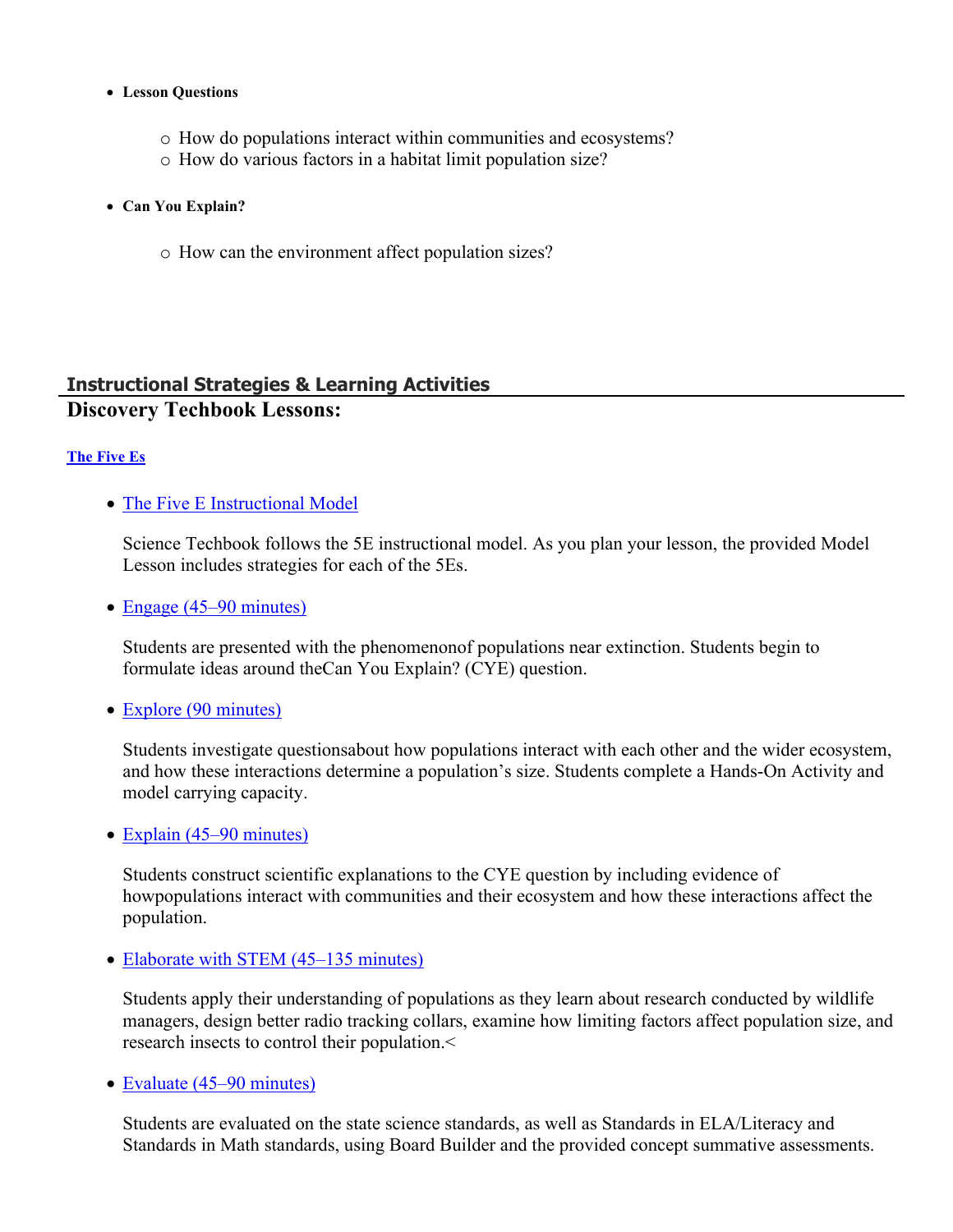# **Integration of Career Exploration, Life Literacies and Key Skills**

| CRP.K-12.CRP2        | Apply appropriate academic and technical skills.                                                                                                                                                                                                                                 |
|----------------------|----------------------------------------------------------------------------------------------------------------------------------------------------------------------------------------------------------------------------------------------------------------------------------|
|                      | Digital tools make it possible to analyze and interpret data, including text, images, and<br>sound. These tools allow for broad concepts and data to be more effectively<br>communicated.                                                                                        |
| TECH.9.4.8.IML.7     | Use information from a variety of sources, contexts, disciplines, and cultures for a specific<br>purpose (e.g., 1.2.8.C2a, 1.4.8.CR2a, 2.1.8.CHSS/IV.8.AI.1, W.5.8, 6.1.8.GeoSV.3.a,<br>6.1.8. Civics DP.4.b, 7.1. NH. IPRET.8).                                                 |
| TECH.9.4.8.CI.4      | Explore the role of creativity and innovation in career pathways and industries.                                                                                                                                                                                                 |
| <b>CRP.K-12.CRP5</b> | Consider the environmental, social and economic impacts of decisions.                                                                                                                                                                                                            |
| CRP.K-12.CRP4        | Communicate clearly and effectively and with reason.                                                                                                                                                                                                                             |
|                      | An individual's strengths, lifestyle goals, choices, and interests affect employment and<br>income.                                                                                                                                                                              |
|                      | Gathering and evaluating knowledge and information from a variety of sources, including<br>global perspectives, fosters creativity and innovative thinking.                                                                                                                      |
|                      | Increases in the quantity of information available through electronic means have<br>heightened the need to check sources for possible distortion, exaggeration, or<br>misrepresentation.                                                                                         |
| CRP.K-12.CRP11       | Use technology to enhance productivity.                                                                                                                                                                                                                                          |
| <b>CRP.K-12.CRP9</b> | Model integrity, ethical leadership and effective management.                                                                                                                                                                                                                    |
| <b>CRP.K-12.CRP8</b> | Utilize critical thinking to make sense of problems and persevere in solving them.                                                                                                                                                                                               |
| CRP.K-12.CRP7        | Employ valid and reliable research strategies.                                                                                                                                                                                                                                   |
| TECH.9.4.8.IML.1     | Critically curate multiple resources to assess the credibility of sources when searching for<br>information.                                                                                                                                                                     |
| TECH.9.4.8.IML.5     | Analyze and interpret local or public data sets to summarize and effectively communicate<br>the data.                                                                                                                                                                            |
| TECH.9.4.8.TL.2      | Gather data and digitally represent information to communicate a real-world problem<br>(e.g., MS-ESS3-4, 6.1.8.EconET.1, 6.1.8.CivicsPR.4).                                                                                                                                      |
|                      | Some digital tools are appropriate for gathering, organizing, analyzing, and presenting<br>information, while other types of digital tools are appropriate for creating text,<br>visualizations, models, and communicating with others.                                          |
| TECH.9.4.8.Cl.1      | Assess data gathered on varying perspectives on causes of climate change (e.g., cross-<br>cultural, gender-specific, generational), and determine how the data can best be used to<br>design multiple potential solutions (e.g., RI.7.9, 6.SP.B.5, 7.1.NH.IPERS.6, 8.2.8.ETW.4). |
| CRP.K-12.CRP1        | Act as a responsible and contributing citizen and employee.                                                                                                                                                                                                                      |
| <b>CRP.K-12.CRP6</b> | Demonstrate creativity and innovation.                                                                                                                                                                                                                                           |
| CRP.K-12.CRP12       | Work productively in teams while using cultural global competence.                                                                                                                                                                                                               |
| TECH.9.4.8.IML.4     | Ask insightful questions to organize different types of data and create meaningful<br>visualizations.                                                                                                                                                                            |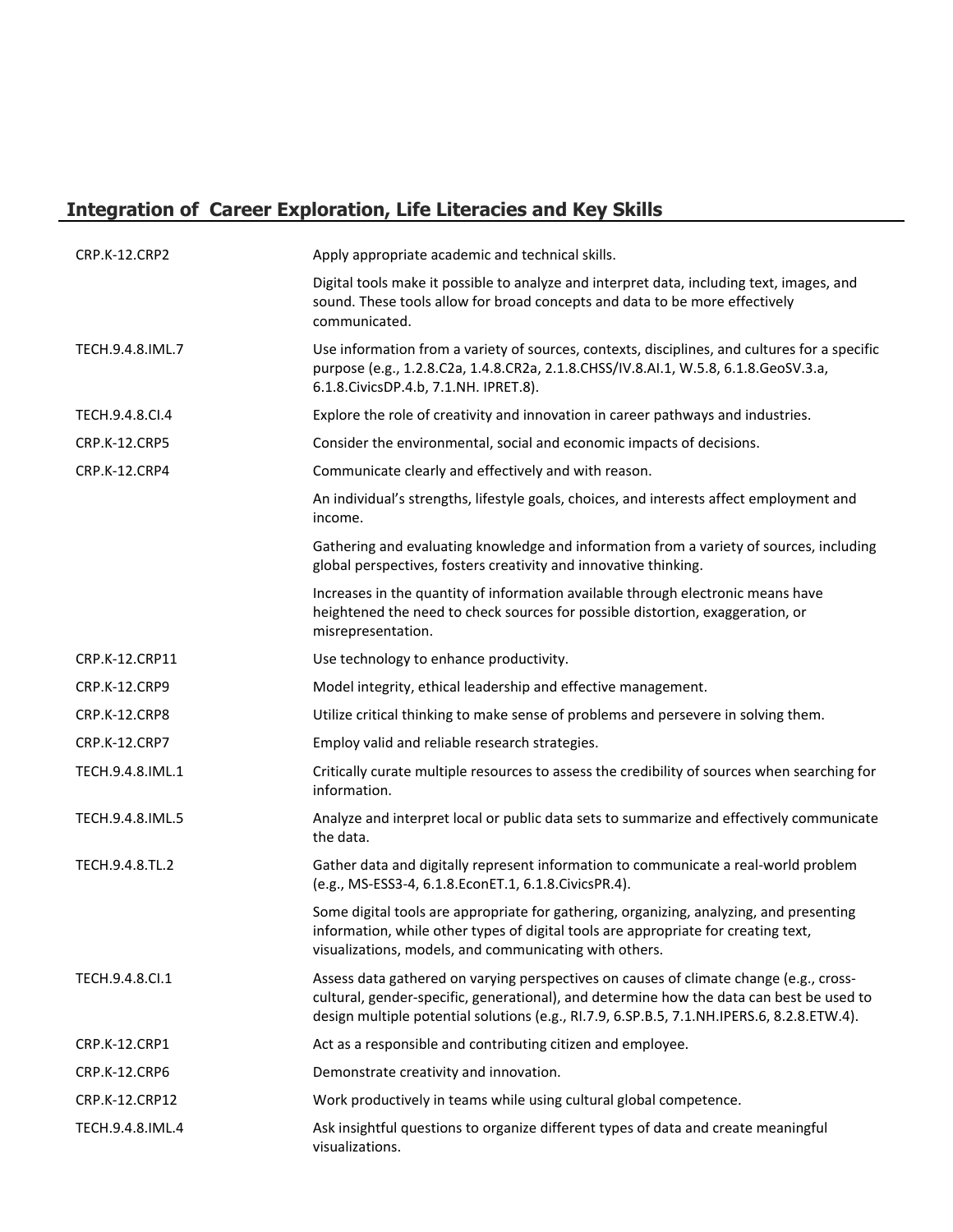## **Technolgy Integration**

Technology is fully integrated with the Discovery Techbook

# **Interdisciplinary Connections**

| LA.WHST.6-8.1       | Write arguments focused on discipline-specific content.                                                                                                                                                                                                                                                                                  |
|---------------------|------------------------------------------------------------------------------------------------------------------------------------------------------------------------------------------------------------------------------------------------------------------------------------------------------------------------------------------|
| LA.WHST.6-8.9       | Draw evidence from informational texts to support analysis, reflection, and research.                                                                                                                                                                                                                                                    |
| TECH.8.1.8.B        | Creativity and Innovation: Students demonstrate creative thinking, construct knowledge<br>and develop innovative products and process using technology.                                                                                                                                                                                  |
| TECH.8.1.8.D        | Digital Citizenship: Students understand human, cultural, and societal issues related to<br>technology and practice legal and ethical behavior.                                                                                                                                                                                          |
| <b>TECH.8.1.8.F</b> | Critical thinking, problem solving, and decision making: Students use critical thinking skills<br>to plan and conduct research, manage projects, solve problems, and make informed<br>decisions using appropriate digital tools and resources.                                                                                           |
| <b>TECH.8.2.8</b>   | Technology Education, Engineering, Design, and Computational Thinking - Programming:<br>All students will develop an understanding of the nature and impact of technology,<br>engineering, technological design, computational thinking and the designed world as they<br>relate to the individual, global society, and the environment. |
| LA.WHST.6-8.2       | Write informative/explanatory texts, including the narration of historical events, scientific<br>procedures/experiments, or technical processes.                                                                                                                                                                                         |
| LA.WHST.6-8.4       | Produce clear and coherent writing in which the development, organization, voice, and<br>style are appropriate to task, purpose, and audience.                                                                                                                                                                                           |
| LA.WHST.6-8.5       | With some guidance and support from peers and adults, develop and strengthen writing<br>as needed by planning, revising, editing, rewriting, or trying a new approach, focusing on<br>how well purpose and audience have been addressed.                                                                                                 |
| LA.WHST.6-8.6       | Use technology, including the Internet, to produce and publish writing and present the<br>relationships between information and ideas clearly and efficiently.                                                                                                                                                                           |

### **Differentiation**

| <b>Struggling Students</b> | <b>ELL</b> |                              | <b>Accelerated Students</b>                    |
|----------------------------|------------|------------------------------|------------------------------------------------|
|                            |            | 1. Spanish-speaking students | 1. Assign students to think of an ecosystem in |
| 1. Using a two-            |            | may prefer to read "Wild"    | their neighborhood (examples: stream, pond,    |
| column chart,              |            | Thing (Spanish Version)."    | meadow, woodland). Instruct them to write a    |
| ask students to            |            | 2. Encourage students to     | paragraph describing that ecosystem using      |
| compare and                |            | demonstrate their            | these vocabulary terms: ecosystem, habitat,    |
| contrast two               |            | understanding by drawing     | population, species, niche, carrying capacity. |
| different                  |            | concepts. For example,       | 2. The reading passage "The Heat Is On"        |
| examples of                |            | they can create their        | describes how climate change is affecting the  |
| populations.               |            | diagrams of predator-prey    | Antarctic population of emperor penguins.      |
|                            |            | population numbers to        | Assign students to research how climate        |
|                            |            | explain how populations      | change is affecting the populations of other   |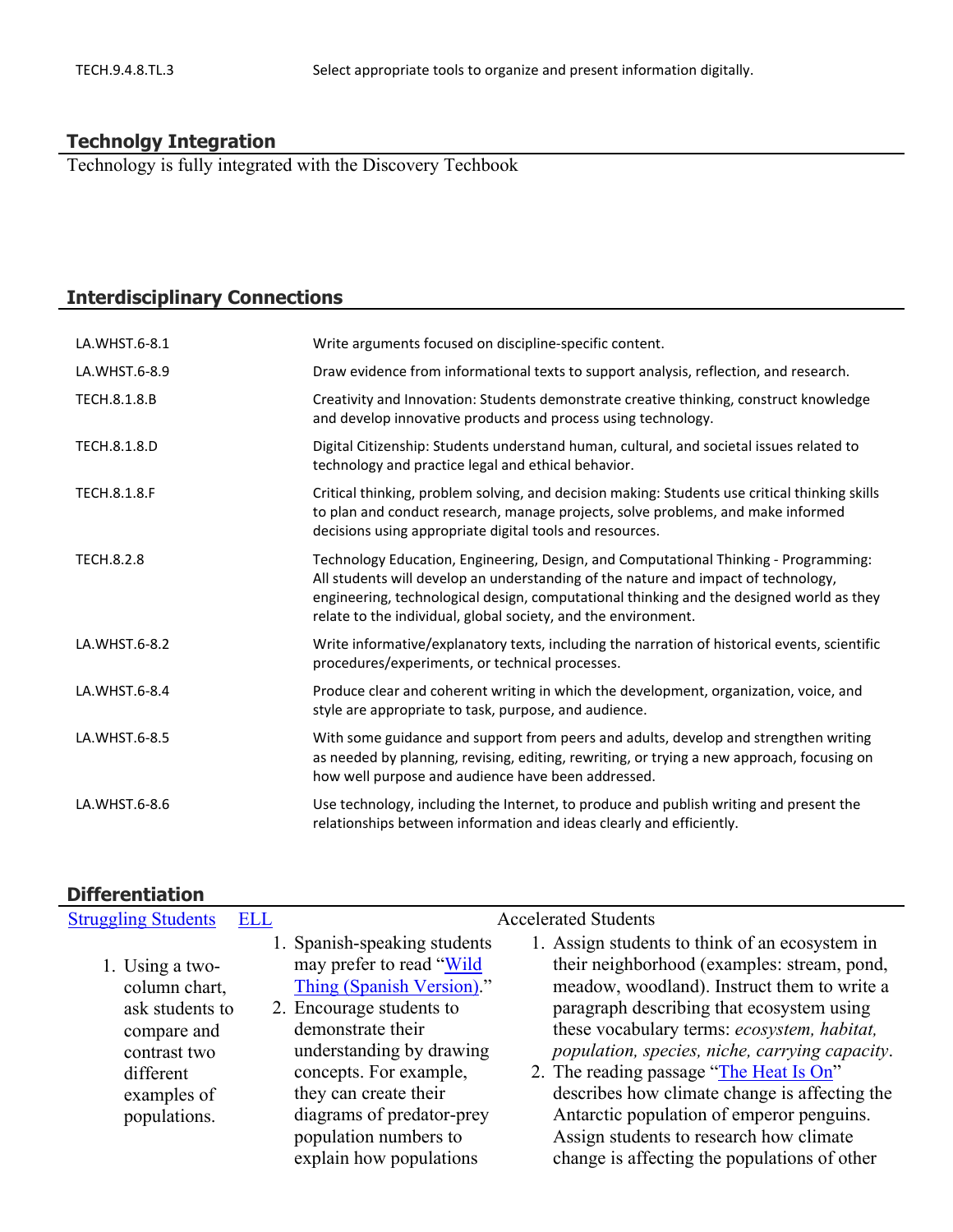relate to each other. organisms (examples: polar bears, the north Atlantic right whale, giant pandas, sea turtles, African elephants, tigers).

Additional notes:

[Differentiation in science](http://www.brighthubeducation.com/teaching-gifted-students/65181-differentiation-techniques-and-activities-in-the-classroom-for-gifted-students/) can be accomplished in several ways. Once you have given a pre-test to students, you know what information has already been mastered and what they still need to work on. Next, you design activities, discussions, lectures, and so on to teach information to students. The best way is to have two or three groups of students divided by ability level.

While you are instructing one group, the other groups are working on activities to further their knowledge of the concepts. For example, while you are helping one group learn the planet names in order, another group is researching climate, size, and distance from the moon of each planet. Then the groups switch, and you instruct the second group on another objective from the space unit. The first group practices writing the order of the planets and drawing a diagram of them.

Here are some ideas for the classroom when you are using differentiation in science:

- Create a tic-tac-toe board that lists different activities at different ability levels. When students aren't involved in direct instruction with you, they can work on activities from their tic-tac-toe board. These boards have nine squares, like a tic-tac-toe board; and each square lists an activity that corresponds with the science unit. For example, one solar system activity for advanced science students might be to create a power point presentation about eclipses. For beginning students, an activity might be to make a poster for one of the planets and include important data such as size, order from the sun, whether it has moons, and so on.
- Find websites on the current science unit that students can explore on their own.
- Allow students to work in small groups to create a project throughout the entire unit. For example, one group might create a solar system model to scale. Another group might write a play about the solar system. This is an activity these groups can work on while they are not working directly with you.

Differentiation in science gets students excited to learn because it challenges them to expand their knowledge and skills, instead of teaching the whole group concepts they have already mastered.

### **Modifications & Accommodations**

Refer to QSAC EXCEL SMALL SPED ACCOMMOCATIONS spreadsheet in this discipline.

### **Modifications and Accommodations used in this unit:**

IEP and 504 Accommodations will be utilized.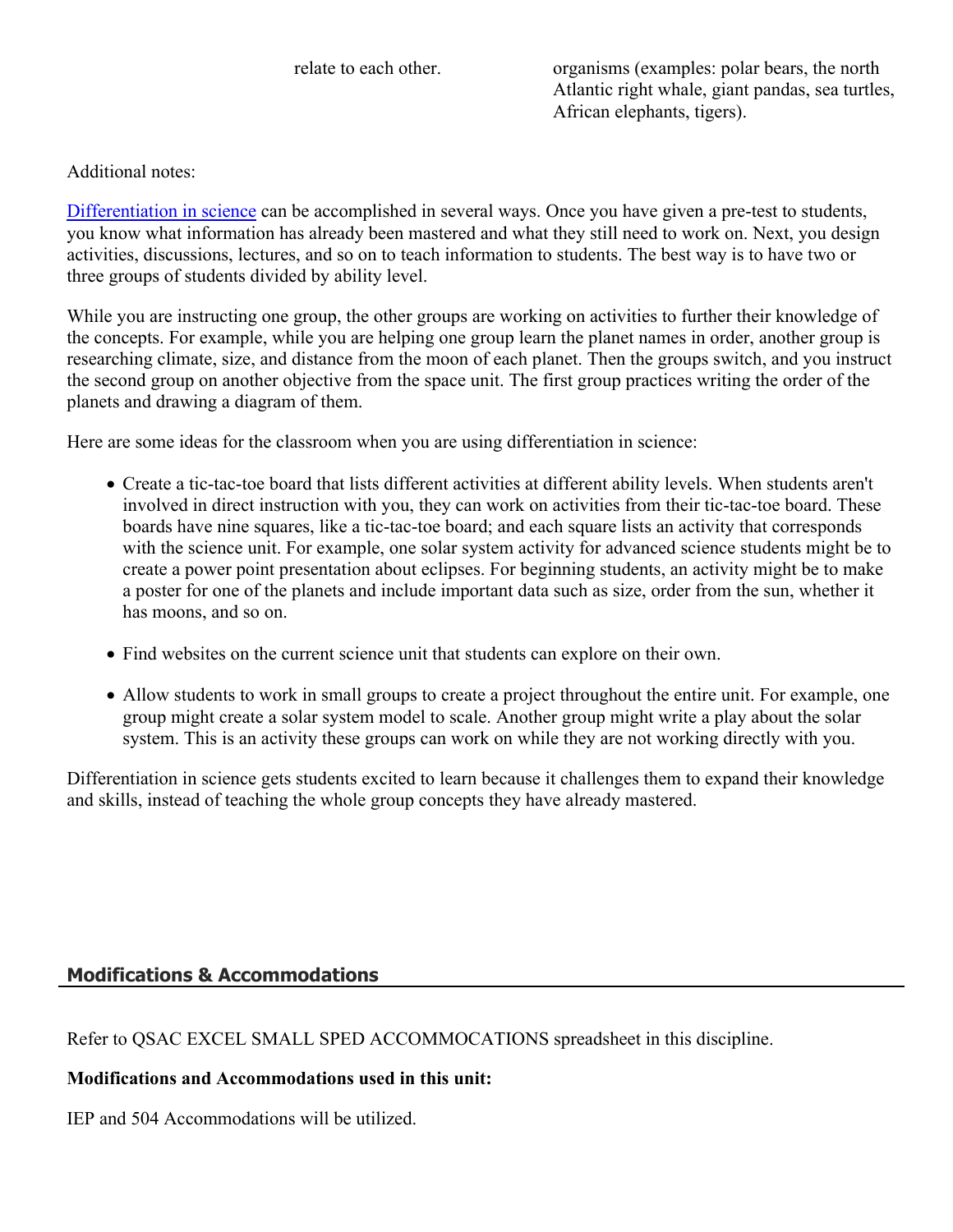In addition to differentiated instruction, IEP's and 504 accommocations will be utilized.

### **Benchmark Assessments**

**Benchmark Assessments** are given periodically (e.g., at the end of every quarter or as frequently as once per month) throughout a school year to establish baseline achievement data and measure progress toward a standard or set of academic standards and goals.

### **Schoolwide Benchmark assessments:**

Aimsweb benchmarks 3X a year

Linkit Benchmarks 3X a year

### **Additional Benchmarks used in this unit:**

The students will complete two summative benchmark tests administered by the teacher via Google Forms and Google Classroom. There is one benchmark test administered in the middle of the year around January, and a second one administered in May.

### **Formative Assessments**

Assessment allows both instructor and student to monitor progress towards achieving learning objectives, and can be approached in a variety of ways. **Formative assessment** refers to tools that identify misconceptions, struggles, and learning gaps along the way and assess how to close those gaps. It includes effective tools for helping to shape learning, and can even bolster students' abilities to take ownership of their learning when they understand that the goal is to improve learning, not apply final marks (Trumbull and Lash, 2013). It can include students assessing themselves, peers, or even the instructor, through writing, quizzes, conversation, and more. In short, formative assessment occurs throughout a class or course, and seeks to improve student achievement of learning objectives through approaches that can support specific student needs (Theal and Franklin, 2010, p. 151).

### **Formative Assessments used in this unit:**

See assessments located in the unit link above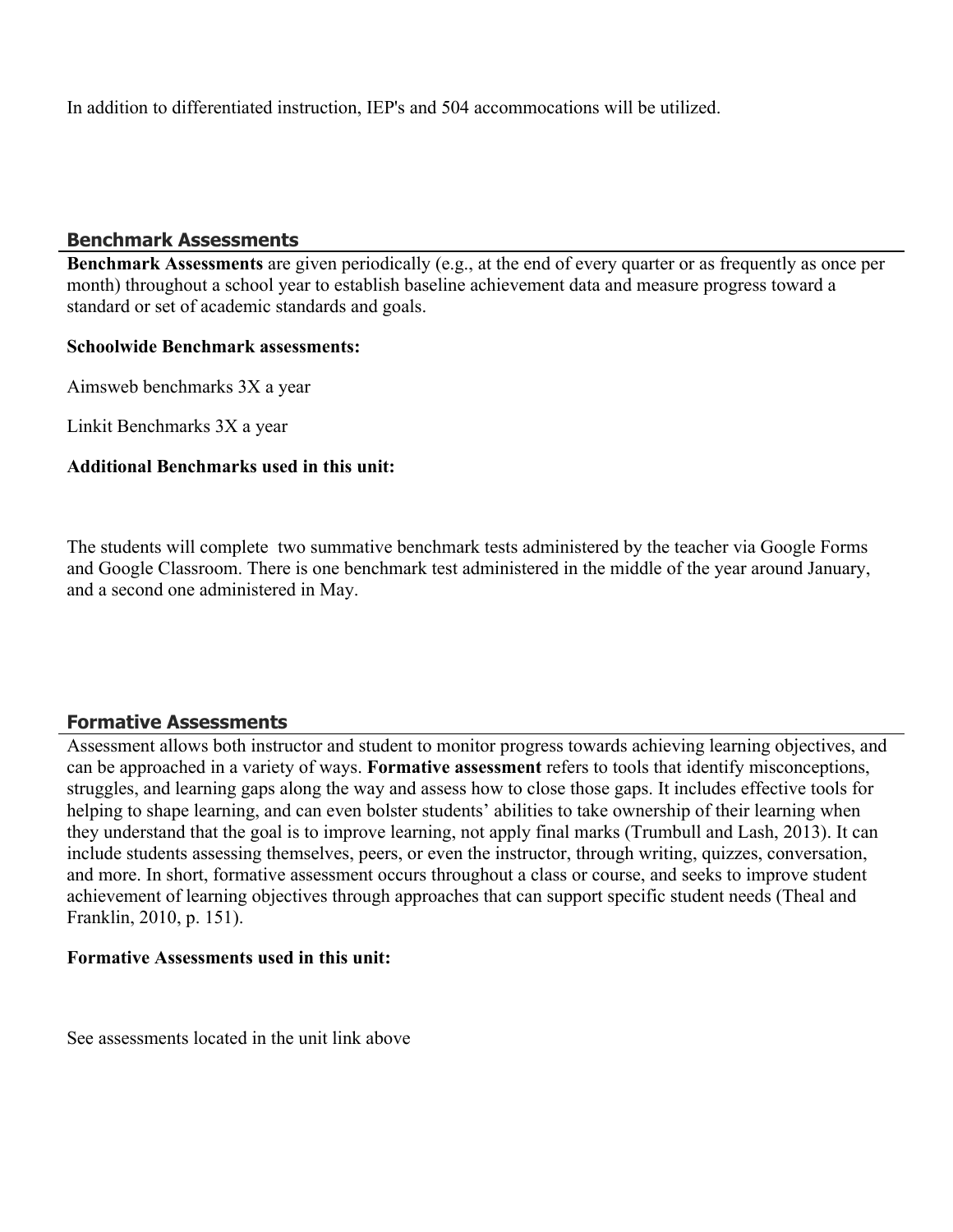### **Summative Assessments**

**Summative assessments** evaluate student learning, knowledge, proficiency, or success at the conclusion of an instructional period, like a unit, course, or program. Summative assessments are almost always formally graded and often heavily weighted (though they do not need to be). Summative assessment can be used to great effect in conjunction and alignment with formative assessment, and instructors can consider a variety of ways to combine these approaches.

### **Summative assessments for this unit:**

See assessments located in the unit link above within Discovery Education Techbook software.

Paper and digital tests will be implemented. Summative tests will be designed by the teacher via Google Forms, Google Docs, and Microsoft Word.

Projects:

-Carrying Capacity activity modeling populations of fox and rabbits; students utilize data/graphing tool in Discovery Education to graph population data.

### **Trout in the Clasroom:**

- -Threat to Trout Survival poster presnetations
- -All About Trout Google Slide presentation project
- -Trout Anatomy activity

### **Instructional Materials**

See materials located in Unit above through Discovery Techboo

### **Standards**

Analyzing data in 6–8 builds on K–5 experiences and progresses to extending quantitative analysis to investigations, distinguishing between correlation and causation, and basic statistical techniques of data and error analysis.

Growth of organisms and population increases are limited by access to resources.

Cause and Effect

SCI.MS-LS2-1 Analyze and interpret data to provide evidence for the effects of resource availability on